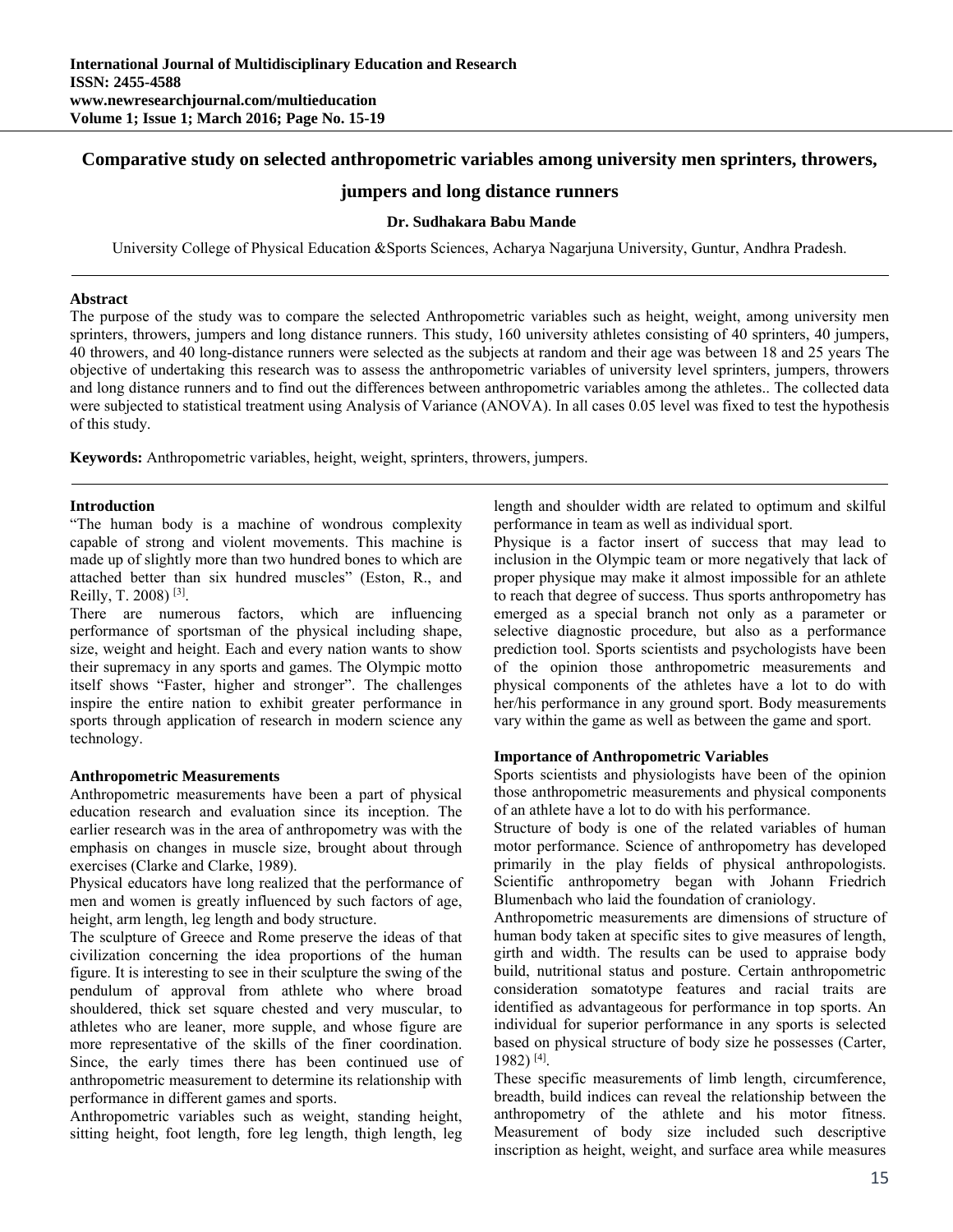of body proportion describe the relationship between height, weight and arm length, width and circumference of various body segments. It has been found that top athletes in some sports tend to have those proportions that bio mechanically aid the particular performance required (Zeigler, 1982)<sup>[5]</sup>.

Human performance is a composition of many variables such as structure of the body, the specific measurements of the limb's circumferences, breadth and body build. Since motor performance is an outcome of various variables, there may be a direct relationship between certain specific measurements and motor performance. The type of individual's structure is an essential factor in his motor performance. Evidence of this is quite common: observe the well proportionate physique of boxers and gymnasts, the super structure of great basketball players, the muscularity of top class football players, the wiriness of champion distance runners and massive built of shot-put and discus throwers. Therefore, anthropometric measurements of an individual player play a dominant role in high level sports performance.

## **Objectives of the Study**

Anthropometric measurements of the individual athlete play a dominant role in high level sports performance. Human performance is a composite of many variables such as structure of the body, the specific measurements of the limbs' circumferences, breadth and body build. The anthropometric measurements such as height, weight, are likely to influence skill development and performance in the game or sport. No attempt have been made to compare the anthropometry variables of university level sprinters, jumpers, throwers and long distance runners. Further, it is learned from the results that a particular anthropometry quality is necessary to excel in that event. So it will be interesting and useful to find out the difference in anthropometry affect the university sprinters, jumpers, throwers and long distance runners.

## **Statement of the Study**

The purpose of the study was to compare the selected Anthropometric variables such as height, weight. Among university men sprinters, throwers, jumpers and long distance runners.

#### **Methodology**

Selection of subjects, selection of variables, reliability of data, reliability of the questionnaire, tester's reliability and tester's competency, orientation of subjects, administration of questionnaire, collection of anthropometric measurements and statistical techniques employed for analyzing the data that have been described.

#### **Selection of Subjects**

For the purpose of this study, 160 university athletes consisting of 40 sprinters, 40 jumpers, 40 throwers, and 40 long-distance runners were selected as the subjects at random and their age was between 18 and 25 years.

### **Selection of the Variables**

The study was taken to make a comparative analysis of selected anthropometric variables among the university men sprinters, jumpers, throwers and long distance runners. The investigator reviewed the available scientific literature pertaining to the study, resulting from the review of literature

and in consultation with the experts and also considering the feasibility of the study, the following variables were selected keeping in mind the availability of the equipment etcetera.

## **Dependent Variables: Anthropometric variables**

1) Body height 2) Body weight**.** 

## **Research Design**

The objective of undertaking this research was to assess the anthropometric variables of university level sprinters, jumpers, throwers and long distance runners and to find out the differences between anthropometric variables among the athletes.

Random group design was followed in this study. Randomly selected 160 University level athletes (N: 160), consisting of 40 sprinters, 40 jumpers, 40 throwers and 40 long distance runners were measured of their selected anthropometric variables, using standard tests prescribed for this purposes. The collected data were subjected to statistical treatment using Analysis of Variance (ANOVA). In all cases 0.05 level was fixed to test the hypothesis of this study.

**Criterion Measures:** The criterion measures chosen were:

- 1. Height was measured by Statiometer rod and scored in centimeters (Yobu, 1983) [8].
- 2. Weight was measured by weighing machine and scored kilogram (Yobu, 1983)<sup>[8]</sup>.

### **Test Administration**

**Height:** It measures the erect body length from the sole of the foot to the tip of the head.

### **Equipment:** A standardized stadiometer

**Procedure:** The subject was asked to stand bare foot on the platform, with heels, buttocks, back and head touching the upright on the stadiometer. The feet are placed parallel to each other and head was held in the Frankfurt horizontal plane. That is, tragion and right orbital lying in the same plane. The shoulders were held comfortably and arms hung to maximum with palms touching the thighs. The sliding caliper of the stadiometer was lowered slowly so that it touched the vertex of the head in the mid sagittal plane. The measurement was recorded to  $1/10$ <sup>th</sup> of a centimeter (Yobu, 2000)<sup>[9]</sup>.

#### **Weight.**

**Equipment:** A standard weighing machine.

**Procedure:** The subject was asked to stand bare foot at the centre on the platform exerting equal pressure on both the feet without any movement thereafter. The subject was allowed minimum possible clothing (shorts only). The weight was recorded to the fraction of  $1/10<sup>th</sup>$  of a kilogram (Yobu, 2000) [9].

#### **Results and Discussions.**

### **Computation of Analysis of Variance and Post-Hoc Test. Results on Height**

The comparison results on the anthropometric variable. Height among the University level men sprinters, jumpers, throwers and long distance runners is presented in Table-I.

Table-I shows that the mean values in Height for University level men sprinters are 171.75, jumpers are 172.80, throwers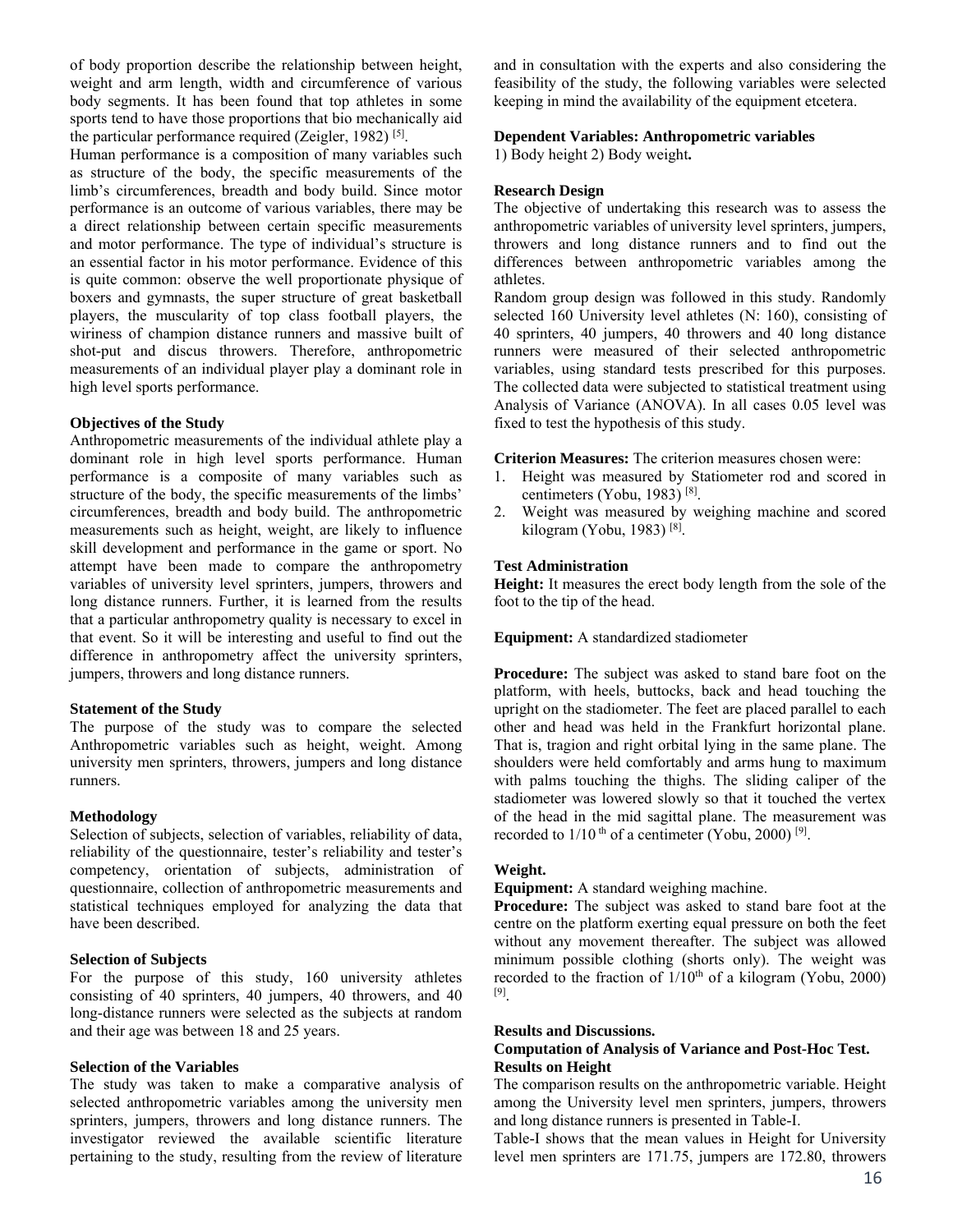are 176.45 and long distance runners are 169.03. The differences were subjected to statistical analysis and it was found that the obtained F-value 7.87 was greater than the required F-value of 2.63 to be significant at 0.05 level. Hence, it was found that there were significant differences between the groups tested.

**Table 1:** Showing the Analysis of Variance on the Means Obtained from Sprinters, Jumpers, Throwers and Long Distance Runners on Height

| <b>Means Values of Athletes of</b> |         |                 |                              | <b>Source of Variance</b>                  | <b>Sum of Squares</b> | df   | Mean           | -       |
|------------------------------------|---------|-----------------|------------------------------|--------------------------------------------|-----------------------|------|----------------|---------|
| <b>Sprinters</b>                   | Jumpers | <b>Throwers</b> | <b>Long Distance Runners</b> |                                            |                       |      | <b>Squares</b> |         |
| 171.75                             | 72.80   | 76.45           | 169.03                       | <b>Between</b>                             | 133.22                |      | 377.74         |         |
|                                    |         |                 |                              | Within                                     | 7484.78               | . 57 | 47.98          | $7.87*$ |
| r 11 r                             | .0071   |                 | $1.155/10 \times 20^{14}$    | $\cdot$ $\cdot$ $\wedge$ $\wedge$ $\sim$ 1 |                       |      |                |         |

Table F-ratio at 0.05 level of confidence for 3 and 157 (df) =2.63. \* Significant at 0.05 level

**Table 2**: Multiple Paired Mean Comparisons using Scheffe's Confidence Interval Test Scores on Height

| <b>Sprinters</b> | <b>Jumpers</b> | <b>Throwers</b> | <b>Long Distance Runners</b> | <b>Mean Difference</b> | Required C.I. |  |
|------------------|----------------|-----------------|------------------------------|------------------------|---------------|--|
| 171.75           | 172.80         |                 |                              | 1.05                   | 4.35          |  |
| 171.75           |                | 176.45          |                              | $4.70*$                | 4.35          |  |
| 171.75           |                |                 | 169.03                       | $2.72*$                | 4.35          |  |
|                  | 172.80         | 176.45          |                              | 3.65                   | 4.35          |  |
|                  | 172.80         |                 | 169.03                       | 3.78                   | 4.35          |  |
|                  |                | 176.45          | 169.03                       | $7.42*$                | 4.35          |  |

**\*** Significant at 0.05 level

Since significant differences were obtained the data were further subjected to statistical treatment using Scheffe's confidence interval and the results are presented in Table-II.

The results presented in Table-II showed that the following mean differences were significant at 0.05 level, as the mean difference obtained was greater than the required confidence interval of 4.35.

Sprinters *Vs* Throwers MD: 4.70. Throwers *Vs* Long distance runners MD: 7.42. The results presented in Table-IV showed

that the following mean differences were not significant at 0.05 level as the mean difference obtained was lesser than the required confidence interval of 4.35.

Sprinters *Vs* Jumpers MD: 1.05.Sprinters *Vs* Long distance runners MD: 2.72. Jumpers *Vs* Throwers MD: 3.65. Jumpers *Vs* Long distance runners MD: 3.78

The mean values presented in Table-I were presented through a bar diagram in Figure-I for better understanding of the results.



**Graph 1:** Bar Diagram Showing the Mean Values in Height among University level Men Sprinters, Jumpers, Throwers and Long Distance Runners

**Results on Weight:** The comparison results on the anthropometric variable. Weight among the University level men sprinters, jumpers, throwers and long distance runners is presented in Table-III.

**Table 3:** Showing the Analysis of Variance on the Means Obtained From Sprinters, Jumpers, Throwers and Long Distance Runners on Weight

| <b>Means Values of Athletes of</b> |          |                 |                              |                           |                       | df   | Mean    | п        |
|------------------------------------|----------|-----------------|------------------------------|---------------------------|-----------------------|------|---------|----------|
| <b>Sprinters</b>                   | Jumpers. | <b>Throwers</b> | <b>Long Distance Runners</b> | <b>Source of Variance</b> | <b>Sum of Squares</b> |      | Squares |          |
| 61.83                              | 63.20    | 78.70           | 57.28                        | <b>Between</b>            | 10417.45              |      | 3472.48 | $46.54*$ |
|                                    |          |                 |                              | Within                    | 1640.55               | . 57 | 74.62   |          |

Table F-ratio at 0.05 level of confidence for 3 and 157 (df) =2.63. \*Significant at 0.05 level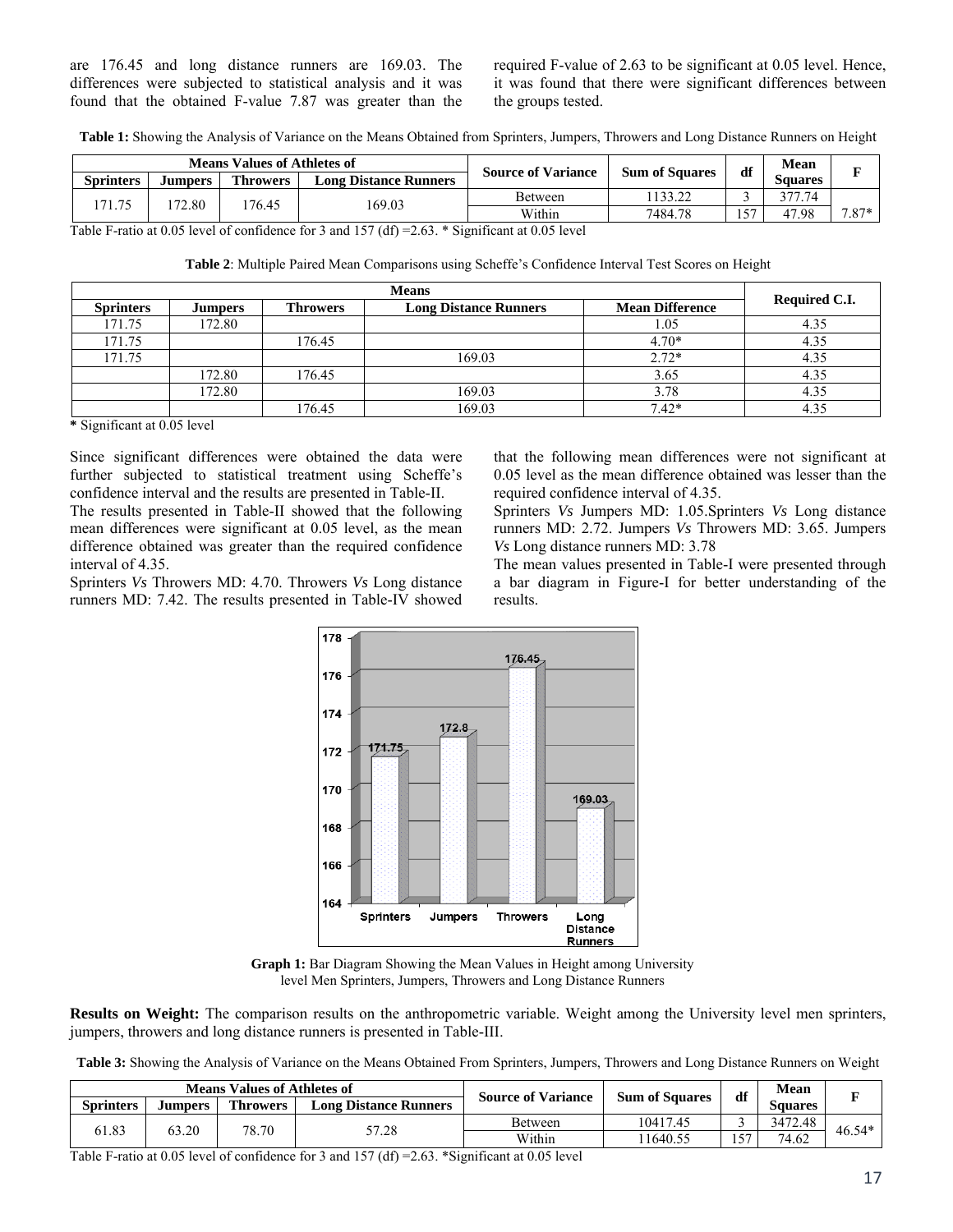Table-III shows that the mean values in Weight for University level men sprinters are 61.83 jumpers are 63.20 throwers are 78.70 and long distance runners are 57.28. The differences were subjected to statistical analysis and it was found that the obtained F-value 46.54 was greater than the required F-value of 2.63 to be significant at 0.05 level. Hence, it was found that there were significant differences between the groups tested. Since significant differences were obtained the data were further subjected to statistical treatment using Scheffe's confidence interval and the results are presented in Table-IV

**Table 4:** Multiple Paired Mean Comparisons using Scheffe's Confidence Interval Test Scores on Weight

| <b>MEANS</b>     |                |                 |                              |                        |      |
|------------------|----------------|-----------------|------------------------------|------------------------|------|
| <b>Sprinters</b> | <b>Jumpers</b> | <b>Throwers</b> | <b>Long Distance Runners</b> | <b>Mean Difference</b> | C.I. |
| 61.83            | 63.20          |                 |                              | . 38                   | 5.43 |
| 61.83            |                | 78.70           |                              | 16.88*                 | 5.43 |
| 61.83            |                |                 | 57.28                        | 4.55                   | 5.43 |
|                  | 63.20          | 78.70           |                              | 15.50*                 | 5.43 |
|                  | 63.20          |                 | 57.28                        | $5.93*$                | 5.43 |
|                  |                | 78.70           | 57.28                        | $21.43*$               | 5.43 |

**\*** Significant at 0.05 level.

The results presented in Table-IV showed that the following mean differences were significant at 0.05 level as the mean difference obtained was greater than the required confidence interval of 5.43.

Sprinters *Vs* Throwers MD: 16.88. Jumpers *Vs* Throwers MD: 15.50. Jumpers *Vs* Long distance runners MD: 5.93. Throwers *Vs* Long distance runners MD: 21.43

The results presented in Table-IV showed that the following mean differences were not significant at 0.05 level as the mean difference obtained was lesser than the required confidence interval of 5.43.

Sprinters *Vs* Jumpers MD: 1.38. Sprinters *Vs* Long distance runners MD: 4.55

The mean values presented in Table-III were presented through a bar diagram in Figure-II for better understanding of the results.



**Graph 2:** Bar Diagram Showing the Mean Values in Weight among University level Men Sprinters, Jumpers, Throwers and Long Distance Runners

## **Discussion on Findings: Height**

The findings of the study also show that there is significant difference in heights among the university sprinters, jumpers, throwers and long distance runners. The university throwers are taller (176.450 cms) than sprinters (171.75 cms) and long distance runners (169.025 cms). The sprinters, due to the explosive nature of this event, need their Center of Gravity to be as low as possible to maintain their speed along with balance. Whereas the throwers propel their implement into the air for greater distance and so they need a comparatively higher position of the Center of Gravity.

Giampietro, M., Pujia, A. and Bertini, I. (2003) examined the anthropometric features and body composition of athletes practising karate at a high and medium competitive level and found differences between the groups. The findings of this study is in agreement with finding of the above studies as there were differences in height among university level sprinters, throwers and long distance runners.

## **Body Weight**

The findings of the study show that there is significant difference in body weight among the university sprinters, jumpers, throwers and long distance runners. The body weight of the university throwers (78.200 kg) is greater than the sprinters (61.83 kg) jumpers (63.200 kg) and long distance runners (57.275 kg). Further, the body weight of university jumpers is greater than that of sprinters and long distance runners, and the body weight of sprinters is greater than that of the long distance runners.

A look at the national records in the various throwing events would also justify the fact that it has been biomechanically proved that body weight is a contributory variable to the performance in all the throwing events. A look at the morphological structure will also give a significant idea regarding the above findings.

Mall  $(1987)$  <sup>[6]</sup> found that the variables such as height, weight, arm length and leg length influence the performance in swimming. Leone, M., Lariviere, G., and Comtois, A.S.  $(2002)$  <sup>[7]</sup> found that elite adolescent female athletes show physical and biomotor differences that clearly distinguish them according to their particular sport. Thus, the above findings suggest that weight have a definite say on the performance of the athletes and their type of particular sports activity. The findings of this study proved that there were significant differences among the university level athletes,